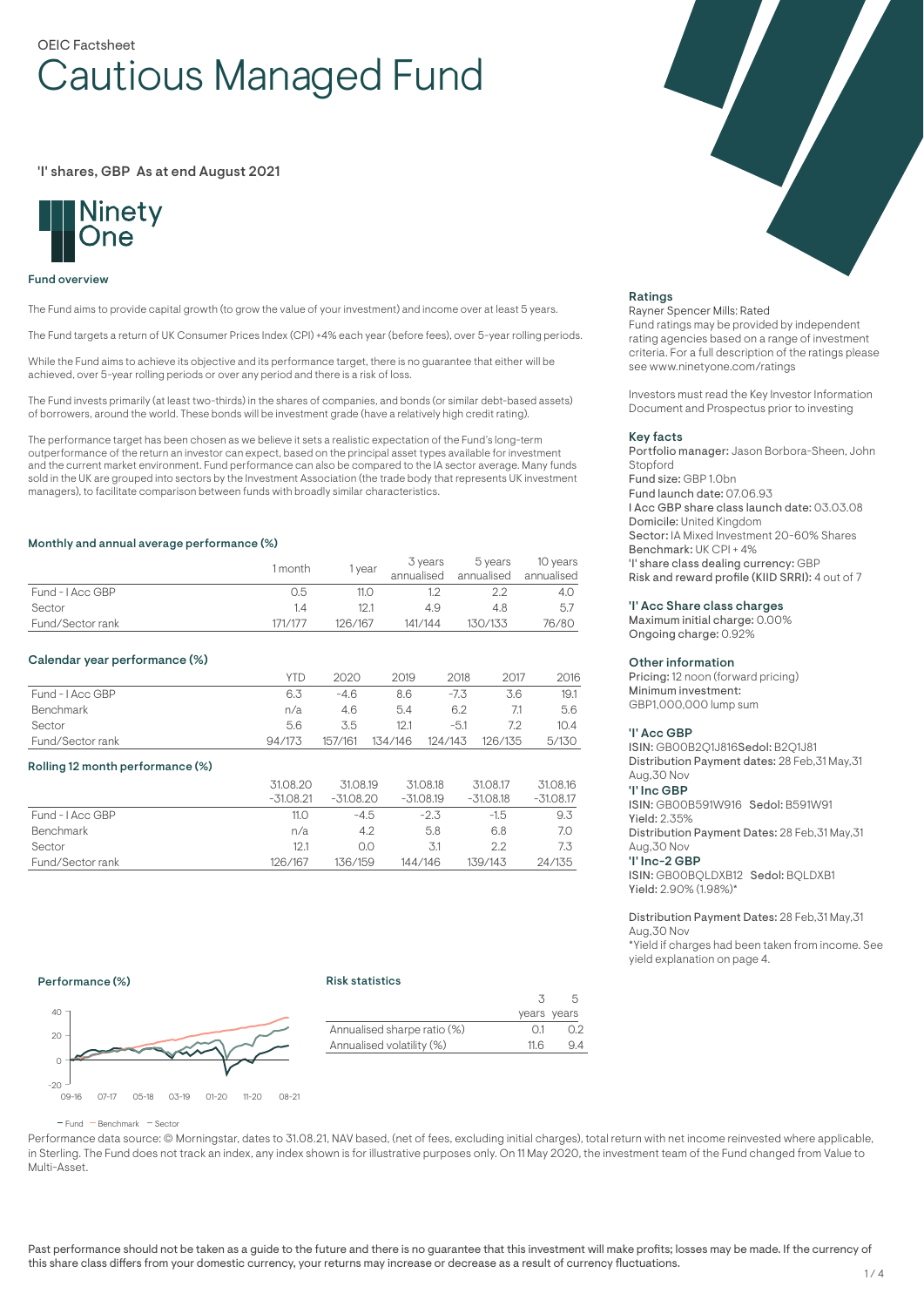# Cautious Managed Fund

| Top bond holdings (%)                            |      |
|--------------------------------------------------|------|
| Republic of South Africa 10.5 Dec 21<br>26       | 1.9  |
| Indonesia Treasury Bond 8.125 May<br>15 24       | 1.7  |
| Indonesia Treasury Bond 5.625 May<br>15 23       | 1.6  |
| United States Treasury Note 0.125 Jul<br>3123    | 1.5  |
| Colombian TES 7.25 Oct 18 34                     | 1.5  |
| Mexican Bonos 8 Dec 07 23                        | 1.4  |
| Indonesia Treasury Bond 6.5 Jun 15 25            | 1.3  |
| New Zealand Local Government 3.5<br>Apr 14 33    | 1.2  |
| Mexican Bonos 8 Sep 05 24                        | 1.2  |
| Brazil Notas do Tesouro Nacional 10<br>Jan 01 25 | 1.1  |
| Total                                            | 14.4 |
| Number of bond holdings:                         | 150  |

| Top equity holdings (%)     |      |
|-----------------------------|------|
| Broadcom Inc                | 2.4  |
| JPMorgan Chase & Co         | 2.1  |
| <b>Bank Of America Corp</b> | 2.0  |
| UnitedHealth Group Inc      | 1.9  |
| Schneider Flectric SF       | 1.8  |
| Johnson & Johnson           | 1.8  |
| Howden Joinery Group Plc    | 1.7  |
| 3i Group Plc                | 1.7  |
| AbbVie Inc                  | 1.7  |
| Valmet OYJ                  | 1.6  |
| Total                       | 18.7 |
|                             |      |

\*Bond ratings are Ninety One approximations.

Number of equity holdings: 59

# Asset split (%)

| Equity                              | 53.3       |
|-------------------------------------|------------|
| Emerging Market Local Currency Debt | 211        |
| High Yield Corporate                | 11.4       |
| Property                            | 4.1        |
| Developed Market Sovereign          | 2.8        |
| Investment Grade Corporate          | 27         |
| Infrastructure                      | 11         |
| Precious Metals                     | 0.6        |
| Emerging Market Hard Currency Debt  | 0.5        |
| Cash                                | 2.4        |
| Total                               | 100.0      |
| Net equity                          | 48.3       |
| Hedged duration                     | 1.5        |
| Average rating                      | <b>BBB</b> |
| Euro weight                         | $-3.8$     |
| <b>EMFX</b> exposure                | $-3.7$     |
| EM duration exposure                | 0.5        |

# Sector analysis (%)

| Financials<br>23.9<br>Technology<br>15.4<br>Industrials<br>14.0<br>Consumer Cyclical<br>11.2<br><b>Utilities</b><br>5.3 | 27.4 |
|-------------------------------------------------------------------------------------------------------------------------|------|
|                                                                                                                         |      |
|                                                                                                                         |      |
|                                                                                                                         |      |
|                                                                                                                         |      |
|                                                                                                                         |      |
| Communication<br>2.0                                                                                                    |      |
| Materials<br>0.8                                                                                                        |      |
| Total                                                                                                                   |      |

Based on equity % of portfolio

The portfolio may change significantly over a short period of time. This is not a buy or sell recommendation for any particular security. Figures may not always sum to 100 due to rounding.

The yield information has been calculated as at 31.08.21. Where FTSE data is shown, source: FTSE International Limited ("FTSE") © FTSE 2021. Please note a disclaimer applies to FTSE data and can be found at https://research.ftserussell.com/products/downloads/FTSE\_Wholly\_Owned\_Non-Partner.pdf. Where MSCI data is shown, source: MSCI. MSCI makes no express or implied warranties or representations and shall have no liability whatsoever with respect to any MSCI data contained herein. The MSCI data may not be further redistributed or used as a basis for other indices or any securities or financial products. This report is not approved, endorsed, reviewed or produced by MSCI. None of the MSCI data is intended to constitute investment advice or a recommendation to make (or refrain from making) any kind of investment decision and may not be relied on as such. All other information is from Ninety One at 31.08.21.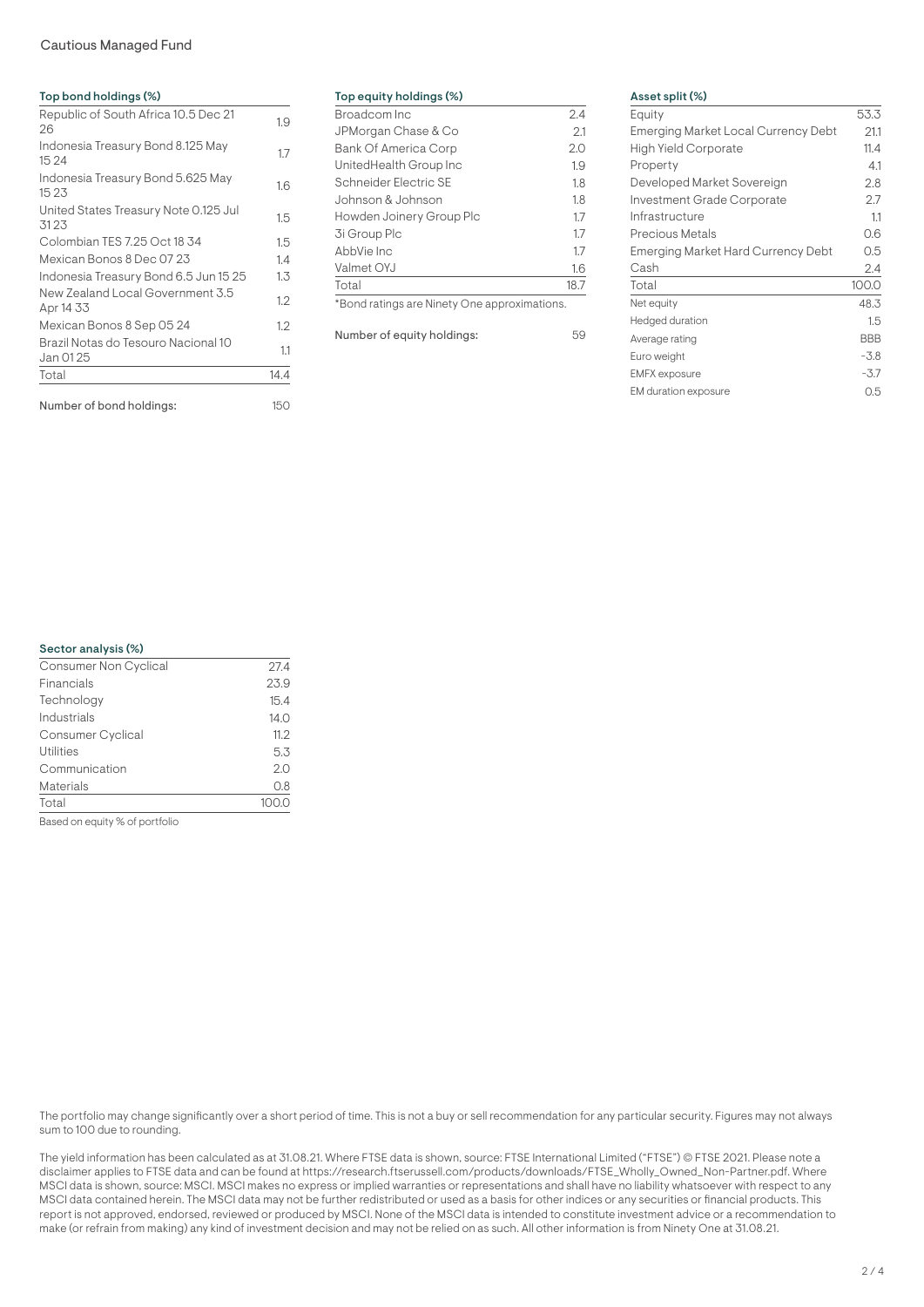# General risks

The value of these investments, and any income generated from them, will be affected by changes in interest rates, general market conditions and other political, social and economic developments, as well as by specific matters relating to the assets in which they invest. Past performance should not be taken as a guide to the future. The Fund's objectives will not necessarily be achieved and there is no guarantee that these investments will make profits; losses may be made. This Fund may not be appropriate for investors who plan to withdraw their money within the short to medium term.

# Specific fund risks

Charges from capital: For Inc-2 and Inc-3 shares classes, expenses are charged to the capital account rather than to income, so capital will be reduced. This could constrain future capital and income growth. Income may be taxable.

Currency exchange: Changes in the relative values of different currencies may adversely affect the value of investments and any related income.

Default: There is a risk that the issuers of fixed income investments (e.g. bonds) may not be able to meet interest payments nor repay the money they have borrowed. The worse the credit quality of the issuer, the greater the risk of default and therefore investment loss.

Derivatives: The use of derivatives is not intended to increase the overall level of risk. However, the use of derivatives may still lead to large changes in value and includes the potential for large financial loss. A counterparty to a derivative transaction may fail to meet its obligations which may also lead to a financial loss.

Emerging market: These markets carry a higher risk of financial loss than more developed markets as they may have less developed legal, political, economic or other systems.

Equity investment: The value of equities (e.g. shares) and equity-related investments may vary according to company profits and future prospects as well as more general market factors. In the event of a company default (e.g. insolvency), the owners of their equity rank last in terms of any financial payment from that company.

Government securities exposure: The Fund may invest more than 35% of its assets in securities issued or guaranteed by a permitted sovereign entity, as defined in the definitions section of the Fund's prospectus.

Interest rate: The value of fixed income investments (e.g. bonds) tends to decrease when interest rates rise.

Liquidity: There may be insufficient buyers or sellers of particular investments giving rise to delays in trading and being able to make settlements, and/or large fluctuations in value. This may lead to larger financial losses than might be anticipated.

# Important information

All data as at 31.08.21. The most up to date fund details (e.g. name, overview, key facts etc) are reflected as at the date of publication. Any changes effective after publication will appear in the next update. This is a marketing communication for institutional investors and financial advisors only. We recommend that you seek independent financial advice to ensure this Fund is suitable for your investment needs. This communication should not be distributed to retail customers who are resident in countries where the Fund is not registered for sale or in any other circumstances where its distribution is not authorised or is unlawful.

All the information contained in this communication is believed to be reliable but may be inaccurate or incomplete. A rating is not a recommendation to buy, sell or hold a fund.

The Fund is a sub-fund of the Ninety One Funds Series range (series i - iv) which are incorporated in England and Wales as investment companies with variable capital. Ninety One Fund Managers UK Ltd (registered in England and Wales No. 2392609 and authorised and regulated by the Financial Conduct Authority) is the authorised corporate director of the Ninety One Funds Series range.

This communication is not an invitation to make an investment nor does it constitute an offer for sale. Any decision to invest in the Fund should be made only after reviewing the full offering documentation, including the Key Investor Information Documents (KIID) and Prospectus, which set out the fund specific risks. Fund prices and copies of the Prospectus, annual and semi-annual Report & Accounts, Instruments of Incorporation and the Key Investor Information Documents may be obtained from www.ninetyone.com.